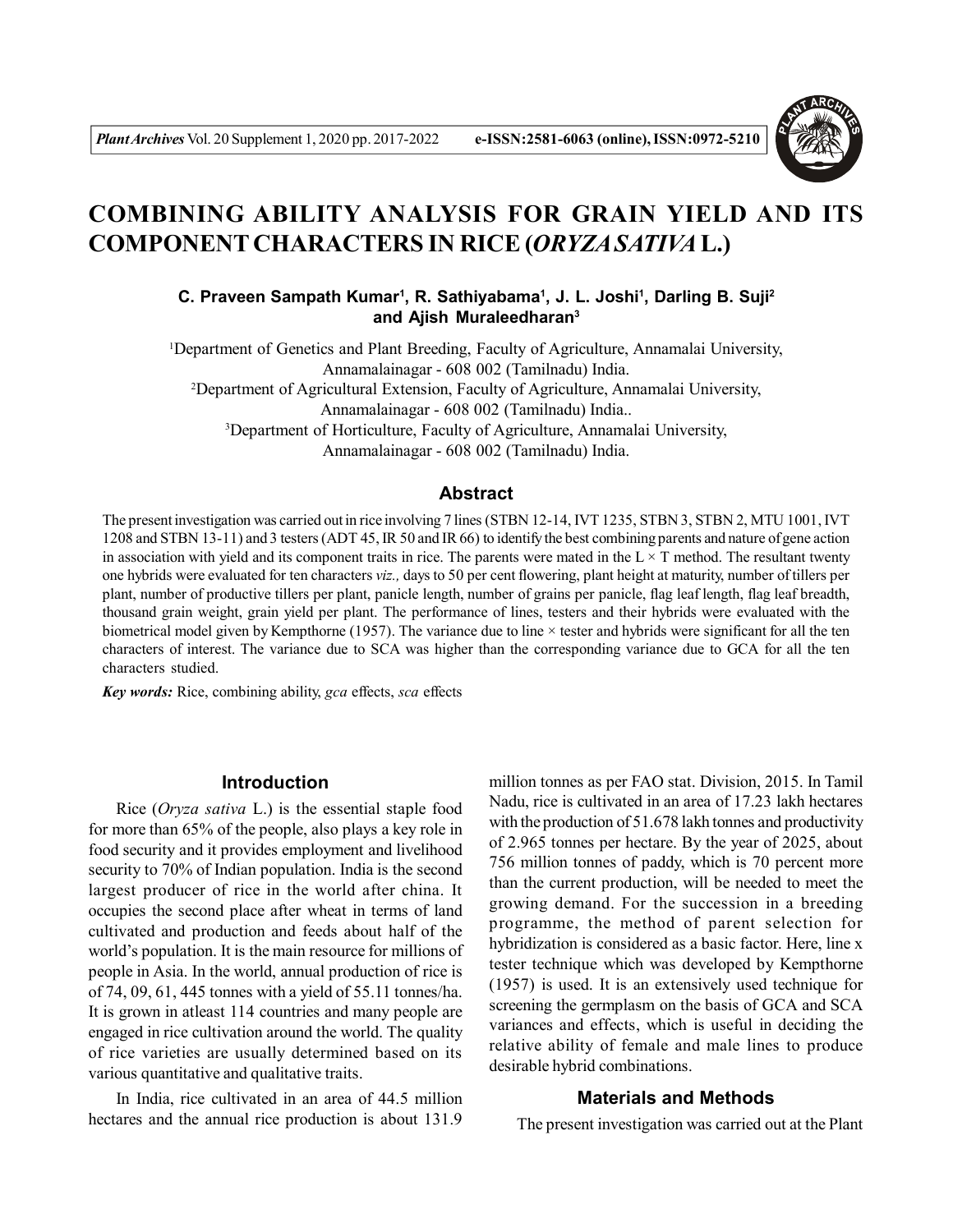Breeding Farm, Department of Genetics and Plant Breeding, Faculty of Agriculture, Annamalai University, Annamalai Nagar, during the year 2017. The biological materials used for this study comprised of ten genotypes, out of which seven genotypes were used as lines and three genotypes were used as testers. The details of the parental materials are STBN 12-14  $(L_1)$ , IVT 1235  $(L_2)$ , STBN-3 (L<sub>3</sub>), STBN-2 (L<sub>4</sub>), MTU 1001 (L<sub>5</sub>), IVT 1208  $(L_6)$ , STBN 13-11 $(L_7)$ , ADT 45  $(T_1)$ , IR 50  $(T_2)$ , IR  $66(T_3)$ . Staggered sowing of parents was taken up during thaladi season.

The seeds were sown in raised nursery beds at ten days interval for synchronizing in flowering. In the crossing block, twenty five days old seedlings were transplanted at the rate of two seedlings per hill with the spacing of 30cm between the rows and 20 cm within the rows. Crosses were made between seven female and three male parents in line x tester fashion and totally 21 cross combinations were obtained by adopting hand emasculation and artificial pollination. The inflorescence is covered with a butter paper cover prior to anthesis, kept undisturbed till the flower opening completed.

The experimental materials consisted of twenty one hybrids along with their ten parents were raised in the nursery and transplanted in rows spacing of 30cm between rows and 20cm between plants. Twenty five days old seedlings per hill was maintained. The row length of 3 m was maintained for each genotype. The experiment was laid out in a randomized block design with three replications. Recommended cultural practices and need based plant protection measures were also adopted to raise the crop.

The observations taken for the hybrids and the parents were subjected to line  $\times$  tester analysis and the general combining ability effects of parents and specific combining ability effects of different crosses were worked out. The combining ability variance analysis was based on the method developed by Kempthorne (1957).

#### **Results and Discussion**

The analysis of variance due to parents and hybrids for ten characters were carried out and are presented in Table 1. The variance due to lines and testers were significant for all the characters studied. The variance due to line  $\times$  testers and hybrids were also significant for all traits. The results of the present study indicated that existence of significant differences among the lines, testers and hybrids. The variances due to SCA were greater than GCA for the characters *viz.,* days to 50 per cent flowering, plant height at maturity, number of tillers per plant, number of productive tillers per plant, panicle length, number of grains per panicle, flag leaf length, flag leaf breadth, thousand grain weight, and grain yield per plant (Table 2). These findings showed that these traits were predominantly controlled by non-additive gene action. The results are in the corroboration with the findings of Narasimhan *et al.,* (2007) and Satheesh Kumar *et al.,* (2010). These characters could be improved by delaying the selection to the later segregating generations until the dominance and epistatsis disappear and resorting to inter-mating of segregants followed by recurrent selection. In addition, diallel type mating could also be adopted to get elaborative results. Selective mating design as suggested by Jensen (1970) can also be adopted. It will promote more recombination.

Three out of Seven lines recorded negative significant *gca* effects for days to 50 per cent flowering. It was maximum with  $L_7$  followed by  $L_1$  and  $L_4$ . Among the testers  $T_1$  recorded negative significant gca effects. Seven out of 21 cross combinations showed negative significant *sca* effects. It was maximum with  $L_1 \times T_3$  followed by  $L_2 \times T_3$  and  $L_4 \times T_1$ . The first cross combination involved female parent with negative significant *gca* effects and male parent with positive significant gca effects. It indicated the non-additive gene effects. Singh (1998) reported significant *gca* effects for flowering in poppy. The second cross combination involved both the parents with positive significant *gca* effects. It may indicate the presence of additive and additive  $\times$  additive gene effects. The third cross combinations involved both parent with negative significant *gca* effects. It may indicate the presence of non-additive gene action of additive  $\times$ dominance type. Similar findings are also reported by Palaniraja *et al.,* (2011).

In plant height at maturity, four out of seven lines recorded negative significant *gca* effects. It was maximum with  $L_7$  followed by  $L_5$ . Only one tester  $(T_2)$ registered negative significant *gca* effects. Altogether nine hybrids registered negative significant *sca* effects. Maximum negative *sca* effects were recorded in  $L_6 \times$  $T_2$  followed by  $L_4 \times T_1$ . The first cross had both female and male parents with negative gca effects. It may indicate the presence of non-additive and additive  $\times$  dominance gene effects. Similar results are also reported earlier by Palaniraja *et al.*, (2011). The second cross combination had both the parents with positive significant *gca* effects. It may indicate the presence of epistatic interaction between *gca* effects of the parents. Our findings are confirmed by the earlier reports of Dalvi and Patel (2009).

Three out of seven lines recorded positive significant *gca* effects for number of tillers per plant. Maximum *gca* was observed in  $L_4$  followed by  $L_6$  and  $L_7$ . Only one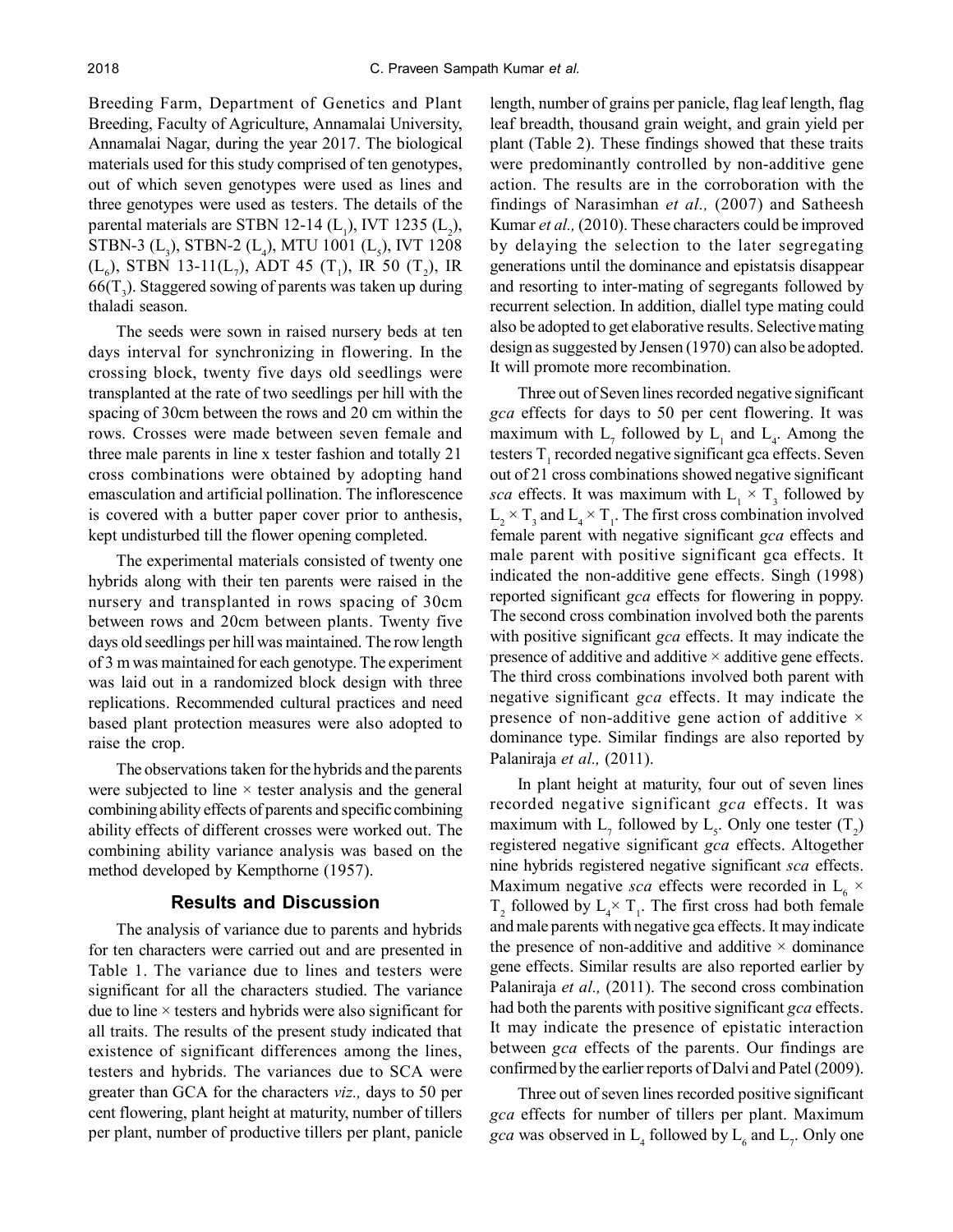tester  $(T_1)$  registered positive significant *gca* effects for this character. Twelve out of twenty one hybrids had positive significant *sca* effects. It was maximum in  $L_6 \times$  $T_2$  followed by  $L_2 \times T_1$  and  $L_7 \times T_3$ . The first cross combination had female parent with positive significant gca effects and male parent with non- significant gca effects. It may indicate the presence of dominance and epistasis. Similar results are also reported earlier by Roy and Senapati *et al.,* (2014). The reverse was true for the second cross combination. It may indicate the presence of dominance and epistasis. The third cross combination had female parent with positive significant *gca* effects and male parent with negative significant *gca* effects. It may indicate the dominance effect between the *gca* effects of the parents. Palaniraja *et al.,* (2011) had also reported the similar findings for this trait.

For number of productive tillers per plant three out of seven lines showed positive significant *gca* effects. It was maximum with  $L_7$  followed by  $L_1$  and  $L_3$ . One tester  $(T_1)$  recorded negative significant gca effects. Four out of 21 cross combinations recorded positive significant *sca* effects. It was maximum with  $L_7 \times T_3$  followed by  $L_2 \times T_2$  and  $L_4 \times T_1$ . The first cross combination had female parent with positive significant *gca* effects and male parent with non significant *gca* effects. This probably due to the contribution of dominant gene from one parent and recessive genes from other parent, result high *sca* effects due to dominance and may also be to epistatic effects. This cross combination promotes the maximum expression of another. It may be catalyst, synergist, stimulalator and may be complementary. Similar results are also reported earlier by Satheesh kumar *et al.,* (2004). The second cross combination had female parent with negative significant *gca* effects and male parent with non significant gca effects. It may indicate the presence of dominance and epistasis. The third cross combinations had both female and male parent with negative significant *gca* effects. It may be due to the presence of non-additive **Table 1:** Analysis of variance

gene action of additive  $\times$  dominance type. Similar results are also reported earlier by Ritheesh Balan (2005).

Three lines had positive significant gca effects for panicle length. It was maximum with  $L_6$  followed by  $L_1$ and  $L_7$ . None of the testers recorded positive significant *gca* effects. Three out of twenty one cross combinations registered positive significant *sca* effects. It was maximum with  $L_3 \times T_1$  followed by  $L_6 \times T_3$  and  $L_5 \times T_3$ . The first cross combination had female parent with non significant *gca* effects and male parent with negative significant *gca* effects. It may indicate the presence of dominance and epistatsis. The second cross combinations had female parent with positive significant *gca* effects and male with non significant *gca* effects. The third cross combination had female parent with negative significant *gca* effects and male parent with non significant *gca* effects. It may indicate the presence of dominance and epistasis.. Similar results are also reported earlier by Damodar Raju *et al.,* (2014).

In number of grains per panicle, three out of seven lines had positive significant *gca* effects. It was maximum with  $L_1$  followed by  $L_6$  and  $L_2$ . Two testers had positive significant *gca* effects for this character. It was maximum with  $T_2$  followed by  $T_1$ . Twelve out of 21 cross combinations had positive significant *sca* effects. It was maximum with  $L_s \times T_3$  followed by  $L_4 \times T_1$  and  $L_1 \times T_1$ . The first cross combination had both female parent and male parent with negative significant gca effects. It may indicate the presence of dominance and epistasis. The second cross combination had female parent with negative significant gca effects and male parent with positive significant *gca* effects. The third cross combination involved both the parents with positive significant *gca* effects. It may indicate the presence of additive and additive  $\times$  additive gene effects. Similar results are also reported earlier by Roy and Senapathi (2012).

| $S.$ No. | <b>Characters</b>                      | HybridsDf=20 | $LinesDf=6$ |           | TestersDf=2   Line × TesterDf=12   ErrorDf=60 |       |
|----------|----------------------------------------|--------------|-------------|-----------|-----------------------------------------------|-------|
| ı.       | Days to 50 per cent flowering          | $27.51**$    | 83.49**     | $30.11**$ | $25.83**$                                     | 1.32  |
| 2.       | Plant height at maturity               | 189.76**     | 888.04**    | 47.79**   | 233.83**                                      | 0.44  |
| 3.       | Number of tillers per plant            | $35.45**$    | 195.94**    | $36.92**$ | $51.55**$                                     | 0.17  |
| 4.       | Number of productive tillers per plant | $9.75**$     | $31.46**$   | $2.05*$   | $7.42**$                                      | 0.93  |
| 5.       | Panicle length                         | $19.39**$    | $1.46*$     | $24.10**$ | $5.65**$                                      | 1.33  |
| 6.       | Number of grains per panicle           | 723.34**     | 2285.65**   | 2617.75** | 569.68**                                      | 0.37a |
| 7.       | Flag leaf length                       | $35.42**$    | $164.44**$  | $49.05**$ | $36.56**$                                     | 0.11  |
| 8.       | Flag leaf breadth                      | $0.06**$     | $0.06**$    | $0.02*$   | $0.03**$                                      | 0.004 |
| 9.       | Thousand grain weight                  | $8.74**$     | $60.65**$   | $70.02**$ | $6.33**$                                      | 0.04  |
| 10.      | Grain yield per plant                  | 94.59**      | $275.35**$  | 94.37**   | $86.44**$                                     | 0.09  |

\*significant at 5% level, \*\*significant at 1% level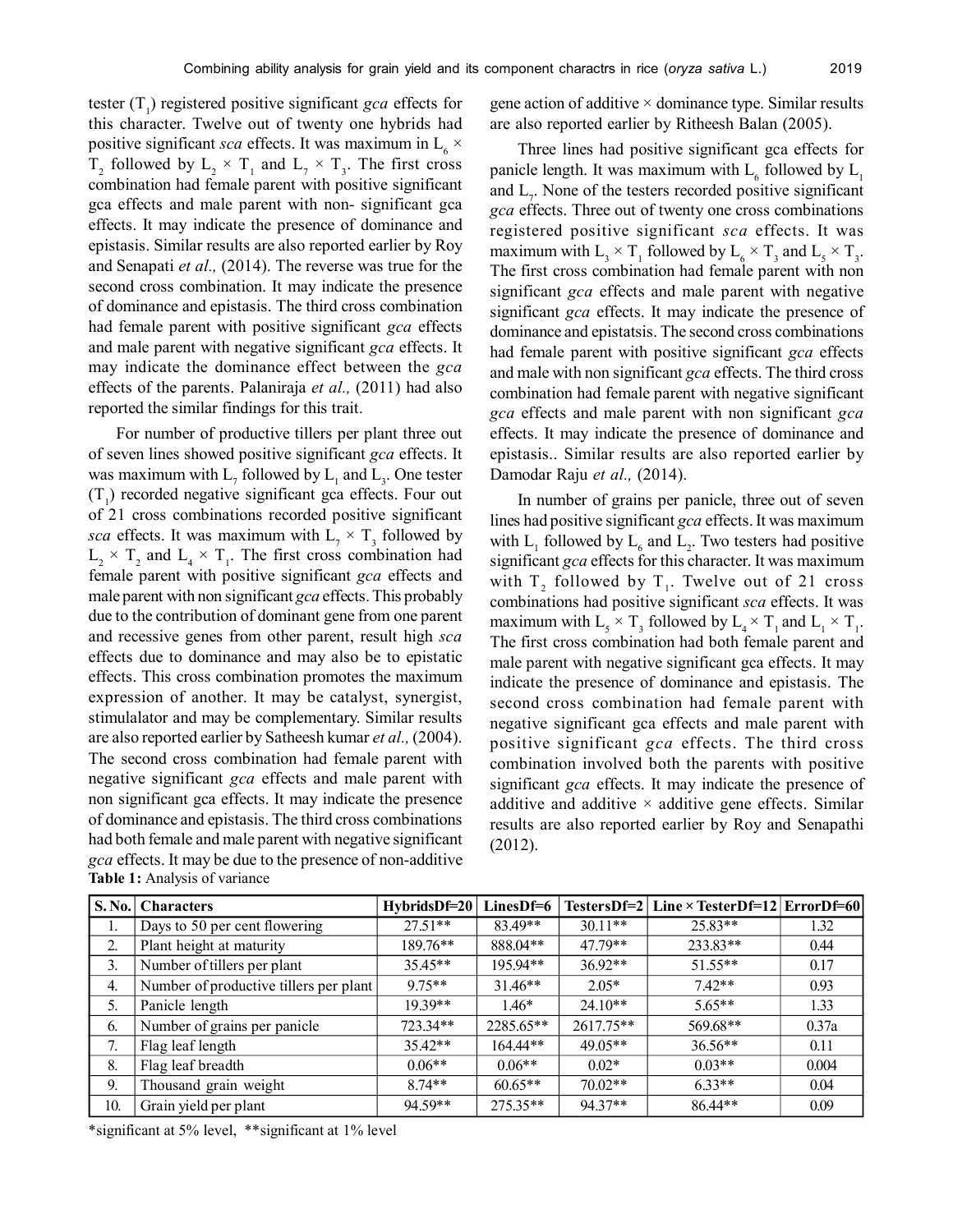| <b>S. No.</b> | <b>Characters</b>                      | <b>GCA</b> | <b>SCA</b> | <b>GCA/SCA</b> |
|---------------|----------------------------------------|------------|------------|----------------|
| 1.            | Days to 50 per cent flowering          | 0.0438     | 8.15       | 0.0005         |
| 2.            | Plant height at maturity               | $-1.1474$  | 77.74      | $-0.0148$      |
| 3.            | Number of tillers per plant            | $-0.4193$  | 17.11      | $-0.0245$      |
| 4.            | Number of productive tillers per plant | 0.0606     | 2.39       | 0.0253         |
| 5.            | Panicle length                         | 0.3580     | 1.23       | 0.2908         |
| 6.            | Number of grains per panicle           | 4.0015     | 189.73     | 0.0211         |
| 7.            | Flag leaf length                       | $-0.0296$  | 12.14      | $-0.0002$      |
| 8.            | Flag leaf breadth                      | 0.0008     | 0.0093     | 0.8602         |
| 9.            | Thousand grain weight                  | 0.0627     | 2.09       | 0.0299         |
| 10.           | Grain yield per plant                  | 0.2123     | 28.79      | 0.0007         |

**Table 2:** Estimation of combining ability variance

None of the lines and testers had positive significant *gca* effects for flag leaf length. Nine out of 21 cross combinations had positive significant *sca* effects. It was maximum with  $L_3 \times T_3$  followed by  $L_7 \times T_1$  and  $L_2 \times T_2$ . The first and third cross combinations had female parent with non significant *gca* effects and male parent with negative significant *gca* effects. The second cross combination had female and male parents with non significant *gca* effects. It may indicate the presence of dominance and epistasis. Similar results are also reported earlier by Rahimi *et al.,* (2010).

For Flag leaf breadth, two out of seven lines had positive significant *gca* effects. Only one tester  $(T_3)$  registered positive significant *gca* effects. Four out of twenty one cross combinations had positive significant *sca* effects. It was maximum with  $L_3 \times T_2$  and  $L_4 \times T_3$  followed by  $L_6 \times T_1$ . The first cross combination had female parent with positive significant *gca* effects and male parent with non significant *gca* effects. It may indicate the presence of dominance and epistasis. The second cross combination had female parent with negative

significant *gca* effects and male parent with positive significant *gca* effects. It indicated the non-additive gene effects. The third cross comibination had female parent with negative significant *gca* effects and male parent with non significant gca effects. It may indicate the presence of dominance and epistasis. Similar results are also reported earlier by Rahimi *et al.,* (2010).

Three out of seven lines had positive significant *gca* effects for thousand grain weight. It was maximum with  $L_6$  followed by  $L_7$  and  $L_3$ . Two testers recorded

|  | Table 3: Estimates of combining ability effects for grain yield and its contributing characters in rice |  |  |  |  |
|--|---------------------------------------------------------------------------------------------------------|--|--|--|--|
|  |                                                                                                         |  |  |  |  |

| S.<br>No.       | <b>Characters</b><br>Genotypes/<br>hybrids | flowering (days)<br>50%<br>Days to | Plant height at<br>maturity (cm) | Number of tillers<br>perplant (Nos.) | per plant (Nos.)<br>Number of productive<br>tillers | length (cm)<br>Panicle | per<br>Number of grains<br>panicle (Nos.) | length (cm)<br>Flag leaf | breadth (cm)<br>Flag leaf | Thousand grain<br>weight (g. | per plant (g)<br>Grain yield |
|-----------------|--------------------------------------------|------------------------------------|----------------------------------|--------------------------------------|-----------------------------------------------------|------------------------|-------------------------------------------|--------------------------|---------------------------|------------------------------|------------------------------|
|                 | $L_{1}$                                    | $-1.28**$                          | $-0.36$                          | $-0.94$                              | $1.55**$                                            | $1.51**$               | $16.26**$                                 | 2.05                     | $0.25**$                  | 0.04                         | $4.16**$                     |
| $\overline{2}$  | $L_{2}$                                    | $2.18**$                           | $7.04**$                         | 0.26                                 | $-1.41**$                                           | 0.38                   | $5.16**$                                  | 0.13                     | $-0.05**$                 | $-1.09$                      | $5.14**$                     |
| $\overline{3}$  | $\overline{L_3}$                           | 0.67                               | $-1.29**$                        | 1.27                                 | $1.10**$                                            | $-2.34$                | $-1.17**$                                 | 1.80                     | $0.07**$                  | $0.1**$                      | 1.28**                       |
| 4               | $\overline{L}_4$                           | $-0.89*$                           | $3.69**$                         | $0.74**$                             | $-0.83**$                                           | $-2.95**$              | $-17.21**$                                | 2.20                     | $-0.06**$                 | $-0.88**$                    | $-0.21**$                    |
| 5               | $L_{\rm 5}$                                | $-0.49$                            | $-3.35**$                        | $-2.38**$                            | $-0.42*$                                            | $-1.56**$              | $-10.19**$                                | $-2.34$                  | $-0.02$                   | $-0.24**$                    | $-2.58**$                    |
| 6               | $L_{6}$                                    | $1.17**$                           | $-0.71**$                        | $0.55**$                             | $-1.56**$                                           | $3.51**$               | $11.23**$                                 | $-0.51$                  | $-0.10**$                 | $0.85**$                     | $-2.14**$                    |
| 7               | $L_{7}$                                    | $-1.36**$                          | $-5.02**$                        | $0.49**$                             | $1.56**$                                            | $1.44**$               | $-4.08**$                                 | $-3.33$                  | $-0.10**$                 | $0.81**$                     | $-5.65**$                    |
| $\overline{8}$  | $\overline{T}_1$                           | $-2.09**$                          | $0.74**$                         | $0.34**$                             | $-0.36**$                                           | $-0.77*$               | $0.33*$                                   | 0.48                     | $-0.02$                   | $1.16**$                     | $-0.90**$                    |
| 9               | $\overline{T}_{2}$                         | $1.32**$                           | $-1.51**$                        | 0.07                                 | 0.16                                                | 0.23                   | $1.49**$                                  | $-0.32**$                | $-0.01$                   | $0.16**$                     | $1.32**$                     |
| $\overline{10}$ | $\overline{T}_3$                           | $0.77**$                           | $0.78**$                         | $-0.41**$                            | 0.20                                                | 0.54                   | $-1.82**$                                 | $-0.16*$                 | $0.03**$                  | $-1.33**$                    | $-0.42**$                    |
| $\overline{11}$ | $\times T$<br>$L_{1}$                      | 1.19                               | $1.33**$                         | $2.84**$                             | $1.30*$                                             | $-0.27$                | $10.32**$                                 | $-0.88**$                | 0.02                      | $-0.25*$                     | $6.65**$                     |
| $\overline{12}$ | $L_2 \times T$                             | $3.00**$                           | $6.34**$                         | $3.45**$                             | $-0.7$                                              | $-0.26$                | $10.07**$                                 | $1.38**$                 | 0.01                      | $1.30**$                     | $-4.26**$                    |
| 13              | $L_3 \times \overline{T}_1$                | $2.42**$                           | $-5.44**$                        | 0.14                                 | 0.28                                                | $2.56**$               | $-8.07**$                                 | $-3.68**$                | $-0.14**$                 | $-0.43**$                    | 0.23                         |
| 14              | $L_4 \times T_1$                           | $-3.22**$                          | $-11.42**$                       | $2.71**$                             | $1.66**$                                            | 0.27                   | $11.79**$                                 | $-1.63**$                | $-0.04$                   | $0.88**$                     | $-3.05**$                    |
| $\overline{15}$ | $L_5 \times T_1$                           | $1.86**$                           | $4.94**$                         | $1.74**$                             | $-1.65**$                                           | $-1.55*$               | $-27.37**$                                | $-1.76**$                | $-0.06$                   | $1.10**$                     | $-1.82**$                    |
| $\overline{16}$ | $\times T$<br>$L_{\rm 6}$                  | $-2.82**$                          | $1.74**$                         | $-6.21**$                            | 0.47                                                | $-0.27$                | $4.64**$                                  | $2.15***$                | $0.14**$                  | $-1.74**$                    | $-2.05**$                    |
| 17              | $\times T$                                 | $-2.43**$                          | $2.51**$                         | $-4.67**$                            | $-1.31*$                                            | $-0.48$                | $-1.39**$                                 | $4.42**$                 | 0.06                      | $-0.86**$                    | $4.30**$                     |
| 18              | $\times T_{2}$<br>L,                       | $2.45**$                           | $5.13**$                         | $-0.62*$                             | $-0.42$                                             | 0.91                   | $-11.05**$                                | $1.81**$                 | $-0.02$                   | $-1.15**$                    | $-6.26**$                    |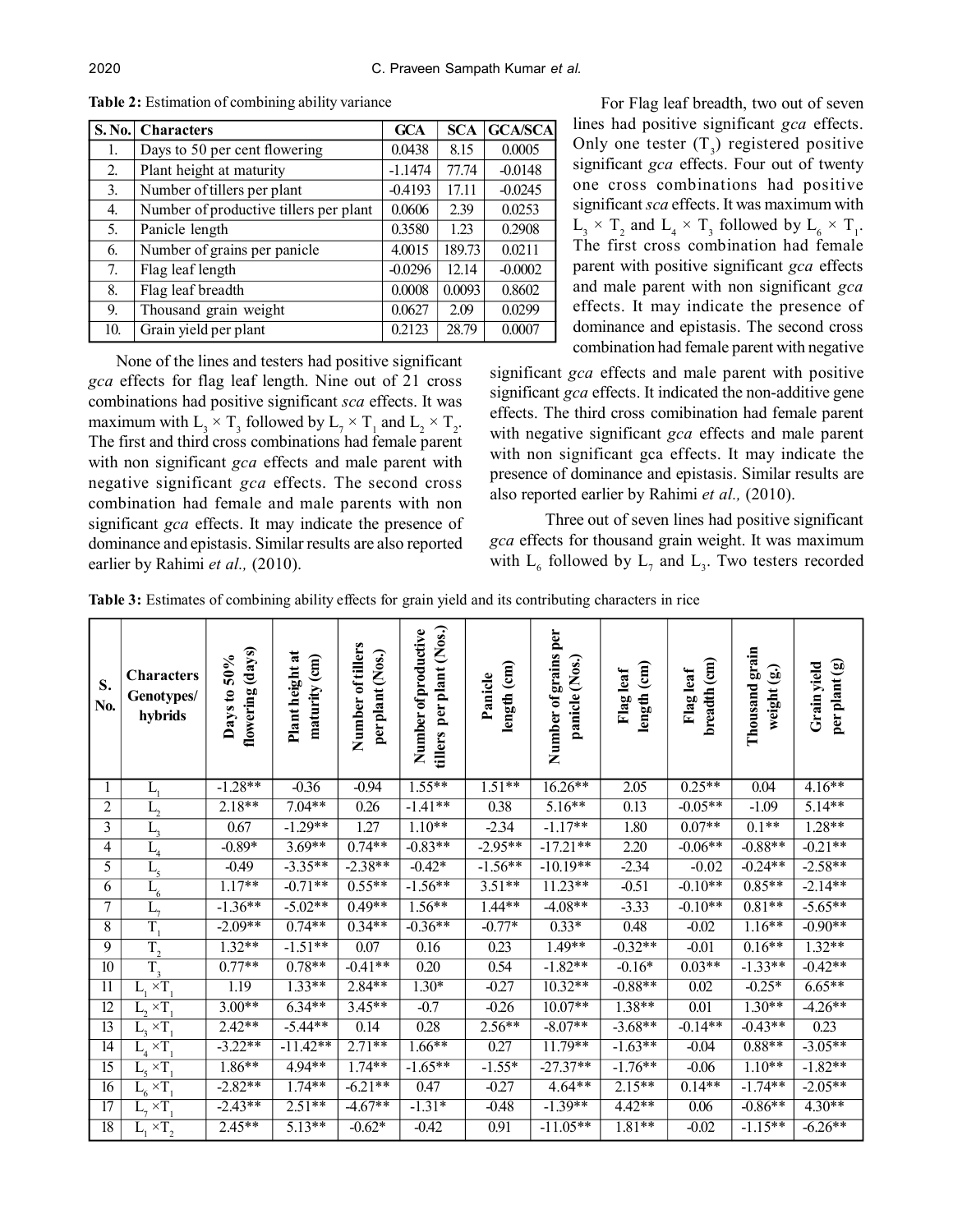| <b>Characters</b><br>S.<br>Genotypes/<br>No.<br>hybrids   | flowering (days)<br>50%<br>Days to | Plant height at<br>maturity (cm) | Number of tillers<br>per plant (Nos.) | per plant (Nos.)<br>Number of productive<br>tillers | length (cm)<br>Panicle | Number of grains per<br>panicle (Nos.) | $\overline{\text{cm}}$<br>Flag leaf<br>length | breadth (cm)<br>Flag leaf | Thousand grain<br>weight (g.) | per plant (g)<br>Grain yield |
|-----------------------------------------------------------|------------------------------------|----------------------------------|---------------------------------------|-----------------------------------------------------|------------------------|----------------------------------------|-----------------------------------------------|---------------------------|-------------------------------|------------------------------|
| 19<br>$L_2 \times T_2$                                    | 0.35                               | $-1.71**$                        | $1.69**$                              | $1.84**$                                            | 0.64                   | $2.07**$                               | $4.18**$                                      | 0.03                      | $-0.74**$                     | $5.28**$                     |
| $L_{3}\times T_{2}$<br>20                                 | $-1.99**$                          | 1.48**                           | $1.38**$                              | $-0.25$                                             | $-1.67*$               | $1.71**$                               | $-1.01**$                                     | $0.17**$                  | $0.47**$                      | $3.14**$                     |
| 21<br>$L_4 \times \overline{T}_2$                         | $-0.34$                            | $12.11**$                        | $-5.17**$                             | $-1.75**$                                           | 0.13                   | $-0.82*$                               | 0.05                                          | $-0.14**$                 | $-1.19**$                     | $3.58**$                     |
| $L_{5} \times T_{2}$<br>22                                | $-1.74*$                           | $-1.77**$                        | $-2.78**$                             | 0.84                                                | 0.15                   | $6.04**$                               | $0.97**$                                      | $-0.07$                   | $-0.61**$                     | 4.04**                       |
| $\overline{L_6 \times T_2}$<br>23                         | 0.53                               | $-15.37**$                       | $4.24**$                              | 0.89                                                | $-1.26$                | $5.41**$                               | $-1.89**$                                     | $-0.11**$                 | $2.02**$                      | $-6.39**$                    |
| $\overline{L_7 \times T_2}$<br>24                         | 0.74                               | 0.13                             | $1.26**$                              | $-1.14*$                                            | 1.11                   | $-3.35**$                              | $-4.12**$                                     | $-0.0$                    | $2.14**$                      | $-3.38**$                    |
| $L_1 \times T_3$<br>25                                    | $-3.64**$                          | $-6.46**$                        | $-2.22**$                             | $-0.88$                                             | $-0.64$                | $0.74*$                                | $-0.93**$                                     | 0.00                      | $1.40**$                      | $-0.39*$                     |
| $L_2 \times T_3$<br>26                                    | $-3.34**$                          | $-4.63**$                        | $-5.14**$                             | $-1.09$                                             | $-0.38$                | $-12.14**$                             | $-5.56**$                                     | $-0.04$                   | $-0.56**$                     | $-1.02**$                    |
| $L_3 \times T_3$<br>27                                    | $-0.43$                            | $3.96**$                         | $-1.52**$                             | $-0.03$                                             | $-0.89$                | $6.36**$                               | $4.68**$                                      | $-0.03$                   | $0.91**$                      | $-3.37**$                    |
| $\overline{L_4 \times T_3}$<br>28                         | $3.56**$                           | $-0.69$                          | $2.46**$                              | 0.09                                                | $-0.40$                | $-10.97**$                             | $1.59**$                                      | $0.17**$                  | $0.30**$                      | $-0.53**$                    |
| $L_{5} \times T_{3}$<br>$\overline{29}$                   | $-0.12$                            | $-3.17**$                        | $1.04**$                              | $\overline{0.80}$                                   | $1.40*$                | $21.33**$                              | $0.78**$                                      | $0.13**$                  | $-0.49**$                     | $-2.22**$                    |
| $\times T$ <sub>3</sub><br>$\overline{30}$<br>$L_{\rm 6}$ | $2.28**$                           | $13.63**$                        | $1.97**$                              | $-1.36*$                                            | $1.53**$               | $-10.06**$                             | $-0.26$                                       | $-0.33$                   | $-0.28*$                      | $8.44**$                     |
| $\times T$<br>$\overline{31}$                             | $1.70*$                            | $-2.64**$                        | $3.41**$                              | $2.45**$                                            | $-0.63$                | $4.74**$                               | $-0.30**$                                     | $-0.06$                   | $-1.28**$                     | $-0.91**$                    |
| SE for lines                                              | 0.3907                             | 0.2598                           | 0.1524                                | 0.1646                                              | 0.4660                 | 0.2362                                 | 0.1175                                        | 0.0170                    | 0.0690                        | 0.0696                       |
| SE for testers                                            | 0.2558                             | 0.1701                           | 0.0998                                | 0.1078                                              | 0.3051                 | 0.1546                                 | 0.0770                                        | 0.0111                    | 0.0451                        | 0.0455                       |
| SE for hybrids                                            | 0.6767                             | 0.4501                           | 0.2640                                | 0.2851                                              | 0.8071                 | 0.4091                                 | 0.2036                                        | 0.0294                    | 0.1194                        | 0.1205                       |

**Table 4:** Estimates of combining ability effects for grain yield and its contributing characters in rice (Contd.).

\*significant at 5% level, \*\*significant at 1% level

positive significant *gca* effects. It was maximum with  $T<sub>1</sub>$ followed by  $T_2$ . Nine out of twenty one cross combinations had positive significant *sca* effects. It was maximum with  $L_7 \times T_2$  followed by  $L_6 \times T_2$  and  $L_1 \times T_3$ . The first and second cross combinations had female parent and male parent with positive significant *gca* effects. It may indicate the presence of additive and additive  $\times$  additive gene effects. The third cross combinations had female parent with positive significant *gca* effects and male parent with negative significant *gca* effects. It may indicate the dominance effect between the *gca* effects of the parents. Similar results are also reported earlier by Kolom *et al.,* (2014).

In Grain yield per plant, three out of seven lines had positive significant *gca* effects. It was maximum with L<sub>2</sub> followed by  $L_1$  and  $L_3$ . Only one tester  $T_2$  registered positive significant *gca* effects. Seven out of twenty one cross combinations had positive significant *sca* effects. It was maximum with  $L_6 \times T_3$  followed by  $L_1 \times T_1$  and  $L_2 \times T_2$ . The first cross combination had both female and male parent with negative significant *gca* effects. It may indicate the presence of epistatic interaction between the *gca* effects of the parents. The second cross combinations had female parent with positive significant *gca* effects and male with negative significant *gca* effects. It indicated the presence of dominance effect between the *gca* effects of the parents. The third cross combination had both female and male parent with positive significant *gca* effects. It may indicate the presence of additive and additive  $\times$  additive *gca* effects of the parents. Similar results are also reported earlier by Patel *et al.,* (2015).

Based on *gca* effect, the line L1 and the tester T1 ranked first since they had significant gca for days to 50 per cent flowering, plant height at maturity, number of tillers per plant, panicle length, number of grains per panicle, thousand grain weight, grain yield per plant. The line L3 was considered as the next best for days to 50 per cent flowering, plant height at maturity, number of productive tillers per plant, panicle length, number of grains per panicle, thousand grain weight, grain yield per plant. Based on *sca* effect, the hybrid  $L_2 \times T_2$  was adjudged as the best for six out ten characters studied namely, plant height at maturity, number of tillers per plant, number of productive tillers per plant, number of grains per panicle, flag leaf length, flag leaf breadth, grain yield per plant. The next hybrid  $L_6 \times T_3$  followed by  $L_1 \times T_1$ recorded high *sca* effect for grain yield per plant.